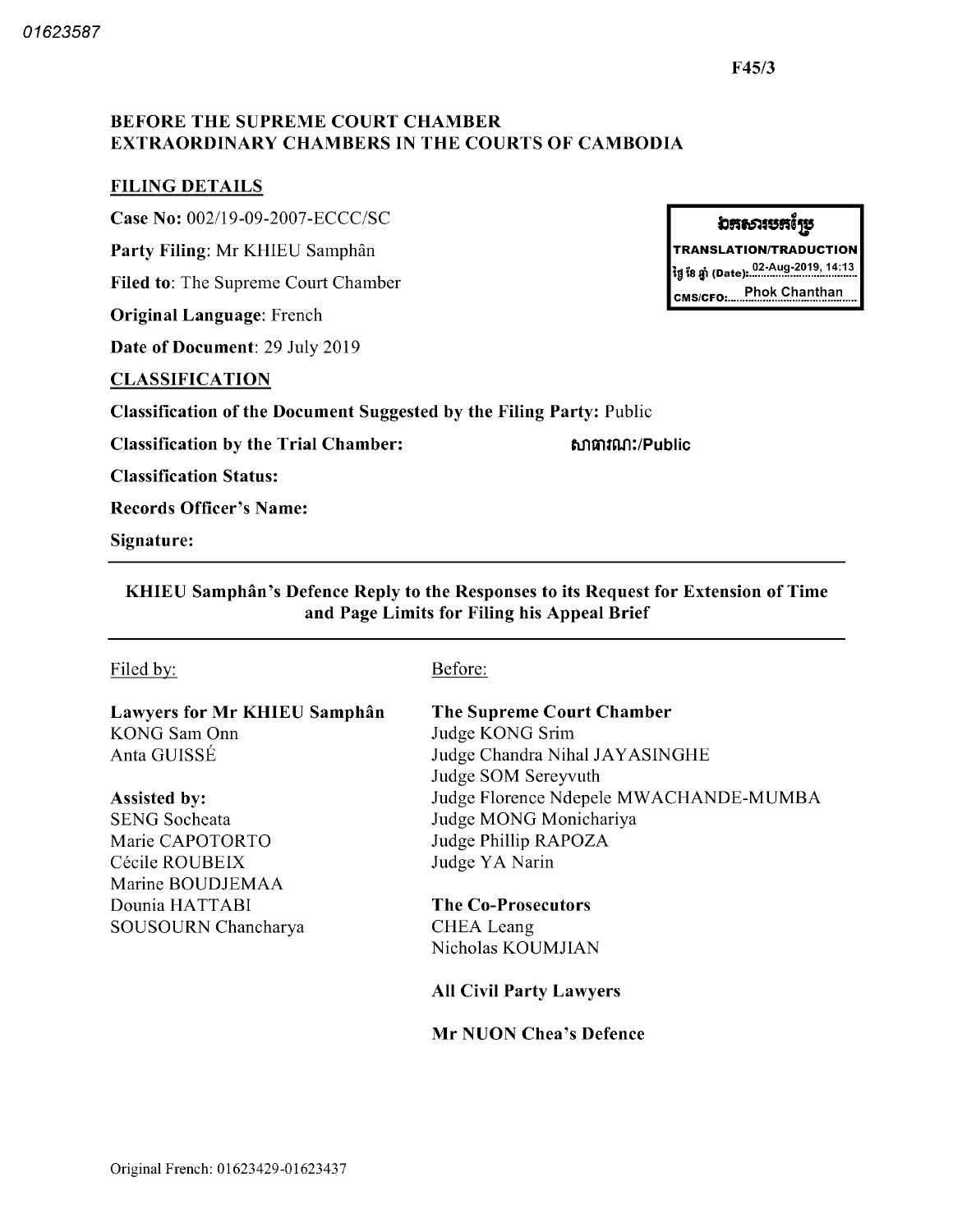### MAY IT PLEASE THE SUPREME COURT CHAMBER

- On 10 July 2019, the KHIEU Samphân Defence (the "Defence") requested the Supreme 1. Court Chamber (the "Supreme Court") to allow it to file a 950-page appeal brief in French 10.5 months after the filing of its notice of appeal, with translation into Khmer to follow as soon as possible. It also requested leave to respond to the Prosecution's appeal brief within 40 days of the filing of its own appeal brief.<sup>1</sup>
- On 22 July 2019, the Civil Parties responded to the request.<sup>2</sup> They do not oppose a 2. reasonable extension of the time limit for the brief (but "urged" that any such extension take into account the rights and interests of Civil Parties) and leave the submissions regarding the extension of the page limit to the sound discretion of the Supreme Court.<sup>3</sup> They say nothing about the time requested for the response to the Prosecution's brief
- On <sup>23</sup> July 2019 the parties received notification of the Prosecution's Response to the  $3<sub>1</sub>$ Request.<sup>4</sup> The Prosecution does not object to a reasonable extension of the time limit for responding to its appeal brief,<sup>5</sup> but opposes the requests for extensions with respect to the Defence appeal brief arguing that 5 months to file the brief in one language initially and 300 pages are sufficient
- $4.$ On the same day, the NUON Chea Defence filed a "first" request for extensions for the filing of its appeal brief. It requested leave to file a  $1,000$ -page brief in one language initially within 10.5 months of filing its notice of appeal.<sup>7</sup>

<sup>&</sup>lt;sup>1</sup> Khieu Samphân's Request for an Extension of Time and Page Limits for Filing his Appeal Brief, 10 July 2019, **F45** ("Request F45").

<sup>&</sup>lt;sup>2</sup> Civil Party Lead Co-Lawyer's Response to KHIEU Samphân's Request for Extension of Time and Page Limits for Appeal Brief, 22 July 2019, F45/1 ("Response F45/1").

 $3$  Response F45/1, paras 8-9.

Co Prosecutors' Response to Khieu Samphân's Request for Additional Time and Page Limits for Appellate Briefs 22 July 2019,  $F45/2$  ("Response  $F45/2$ "), notified in French on 26 July 2019.

Response F45/2, para. 18.

 $6$  Response F45/2, paras 17 and 22.

<sup>&</sup>lt;sup>7</sup> NUON Chea's First Request for an Extension of Time and Page Limits for Filing his Appeal Brief Against the Trial Judgement in Case  $002/02$ , 23 July 2019, F47.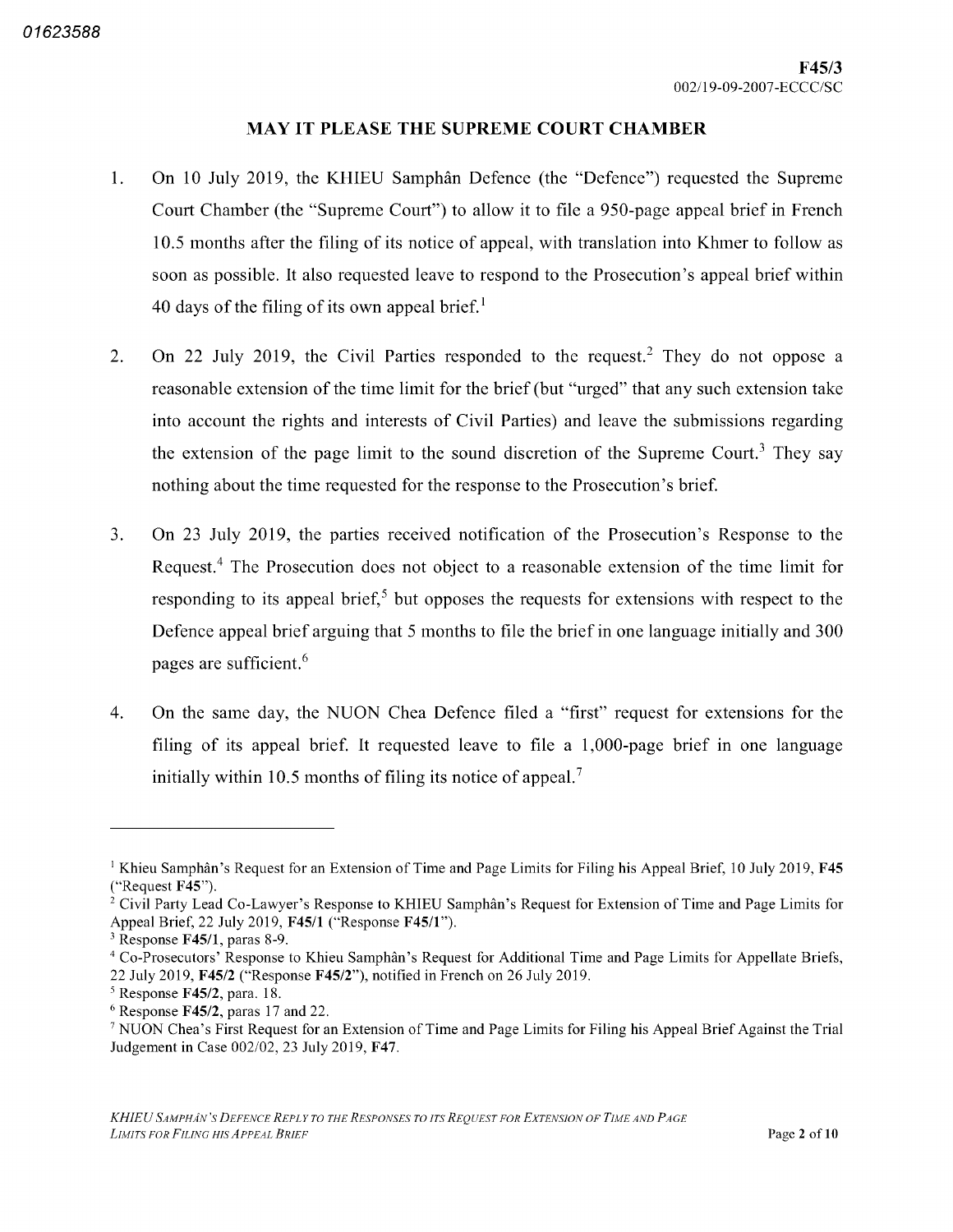5. The Defence hereby replies to the responses of the Prosecution and the Civil Parties to its request for extensions with respect to the filing of its appeal brief, which it maintains more strongly.

# **REPLY**

The Defence notes the Prosecution's somewhat more measured and less condescending tone 6. compared to the tone used in its response to the request for extensions regarding the notice of appeal.<sup>8</sup> Nevertheless, it notes that the Prosecution is still opportunistically trying to make the Defence look incompetent<sup>9</sup>, only seeking to slow down the proceedings and that it is still seeking to ensure that KHIEU Samphân's convictions are not overturned

#### On the reasonableness and justifiability of the request

7. Contrary to what the Prosecution claims,  $10$  the Defence is fully aware that the appeal phase is different from the trial phase, with all which that implies. So also was the Defence in Case  $002/01$ , when it requested 2 months and 50 pages to file its notice of appeal and then 3 months and 300 pages to file its appeal brief (exclusive of translation times) $\mathbf{u}$ . Eventually, it was granted 7 weeks to file in one language and 30 pages,  $12$  and 3 months to file in one language and  $210$  pages.<sup>13</sup> At the time, the Defence was already fully aware that it was in its interest to be concise, and had pointed out that it was not in the habit of taking more time or

<sup>&</sup>lt;sup>8</sup> Co-Prosecutors' Response to Defence Requests for Additional Time and Page Limits for Notice of Appeal, 11 April 2019, F41 ("Response/Request F41").

<sup>&</sup>lt;sup>9</sup> In fact, the Defence is beginning to get tired of the Prosecution's repetitive and particularly bad faith about the alleged defects in its notice of appeal in Case 002/01 (Response F45/2, para. 19; Response/Request F41, para. 22) and refers to its previous submissions Khieu Samphân's Reply and Response to the Prosecution on Extension of Time and Number of Pages for Notices of Appeal, 23 April 2019, F41/1, footnote 36).

 $^{10}$  Response F45/2, para.

<sup>&</sup>lt;sup>11</sup> Urgent Application for Extension of Time and Page Limits for Submissions on Appeal by the Defence for Mr Khieu Samphân and the Defence for Mr Nuon Chea, 13 August 2014, F3, paras 30-31; Mr. Khieu Samphân's Defence Urgent Application for Extensions of Time and Page Limits for the Appeal Brief, 6 October 2014, F7 "Request F7"), paras 19 and 24.

<sup>&</sup>lt;sup>12</sup> Decision on Defence Motion for Extension of Time and Page Limits on Notice of Appeal and Appeal Briefs, 29 August 2014, F3/3; E-mail from Sheila PAYLAN dated 16 September 2014 at 13:54 entitled "Re: Request to file notices of appeal in one language"

<sup>&</sup>lt;sup>13</sup> Decision on Motions for Extensions of Time and Page Limits for Appeal Briefs and Responses, 31 October 2014, F9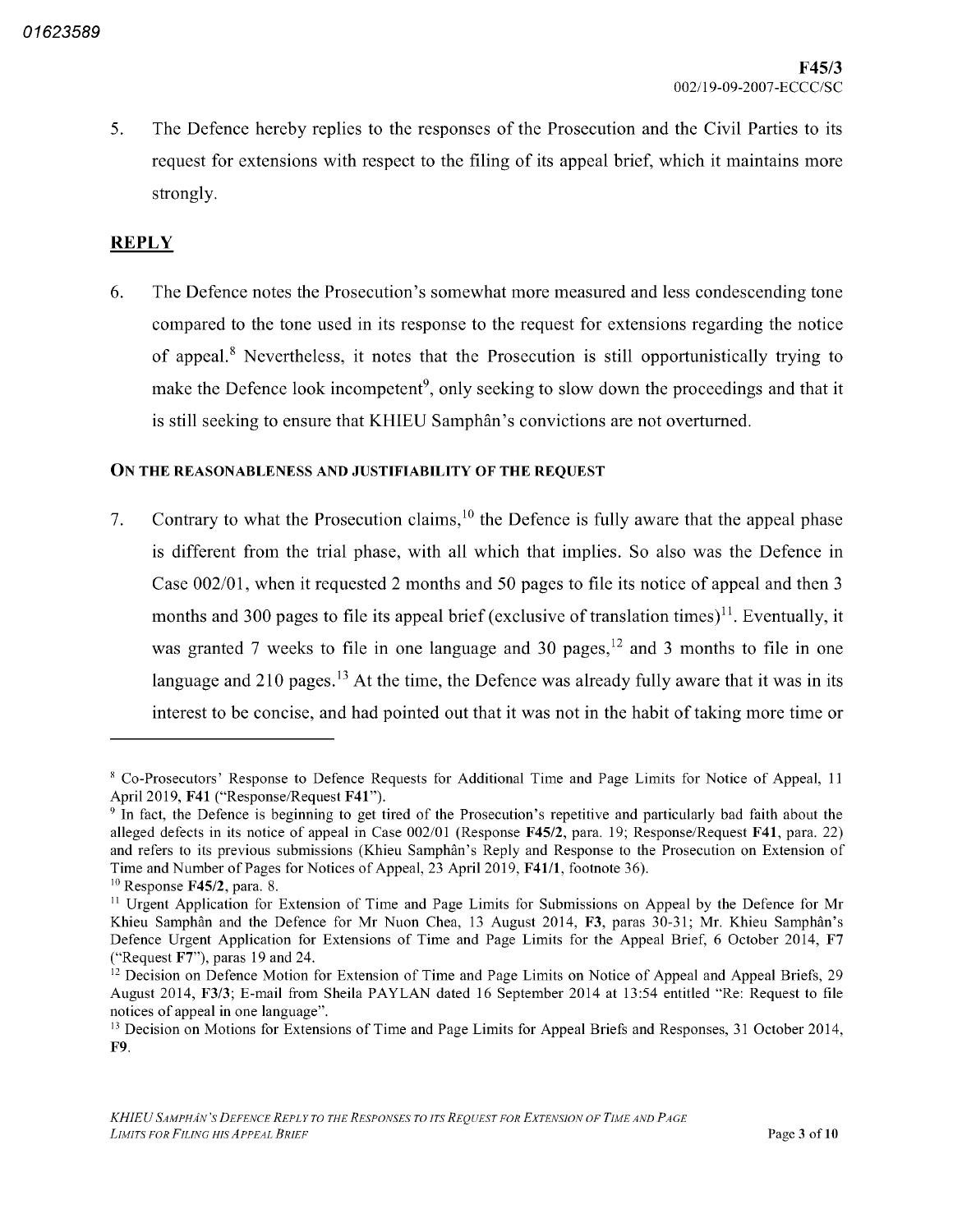using more space than necessary.<sup>14</sup> This is still the case today in Case  $002/02$ , as is evidenced by the fact that the Defence has used less than the prescribed space and time to which it was entitled for all submissions it has filed before the Supreme Court since the judgement was rendered on <sup>16</sup> November 2018 15

- 8. The present request seeking  $10.5$  months and  $950$  pages for the appeal brief in Case  $002/02$ is just as reasonable as the one made in Case  $002/01$ . As in that case, the request here is based on all the relevant circumstances of the case
- 9. Regardless of what the Prosecution claims,<sup>16</sup> had the Defence proceeded mechanically by making a simple mathematical calculation, it would have requested much more. It would have requested at least  $3.5$  times the time granted in Case  $002/01$  for the notice of appeal and appeal brief  $(5 \text{ months})$  by deducting the time already granted for the notice of appeal in Case  $002/02$  (3 months), i.e. 14.5 months. It would also have calculated the difference between the number of interlocutory decisions impugned in Case 002/01 and in Case  $002/02$  (at least 100), which it would have multiplied by the number of pages to which it would have been entitled had it been able to appeal against those decisions during the course of the trial  $(30)$  which it would have added to 3.5 times the number of pages granted for the appeal brief in Case  $002/01$  (210), i.e. more than 4,000 pages.
- 10. Regardless of what the Prosecution claims,  $17$  the Defence took into account the numerous cross references in the footnotes in the reasons for judgement (as was the case in Case  $002/01$ ). It has also considered the fact that some individual footnotes span entire pages or almost (perhaps more than in Case  $002/01$ ).<sup>18</sup>

 $14$  See, for example, Request F7, para. 10.

<sup>&</sup>lt;sup>15</sup> For example: Khieu Samphân's Urgent Appeal against the Judgement Pronounced on 16 November 2018, 19 November 2018, E463/1, for which the Defence used only 3 days (out of 30) and 17 pages (out of 30).

<sup>&</sup>lt;sup>16</sup> Response **F45/2**, para.

<sup>&</sup>lt;sup>17</sup> Response **F45/2**, para.

<sup>&</sup>lt;sup>18</sup> For example: Judgement in Case  $[002/02]$ , 16 November 2018, E465, footnote 7,956 (alone spanning close to pages), footnote 7,960 (alone spanning close to 2 pages), or footnote 13,385 (alone spanning one page).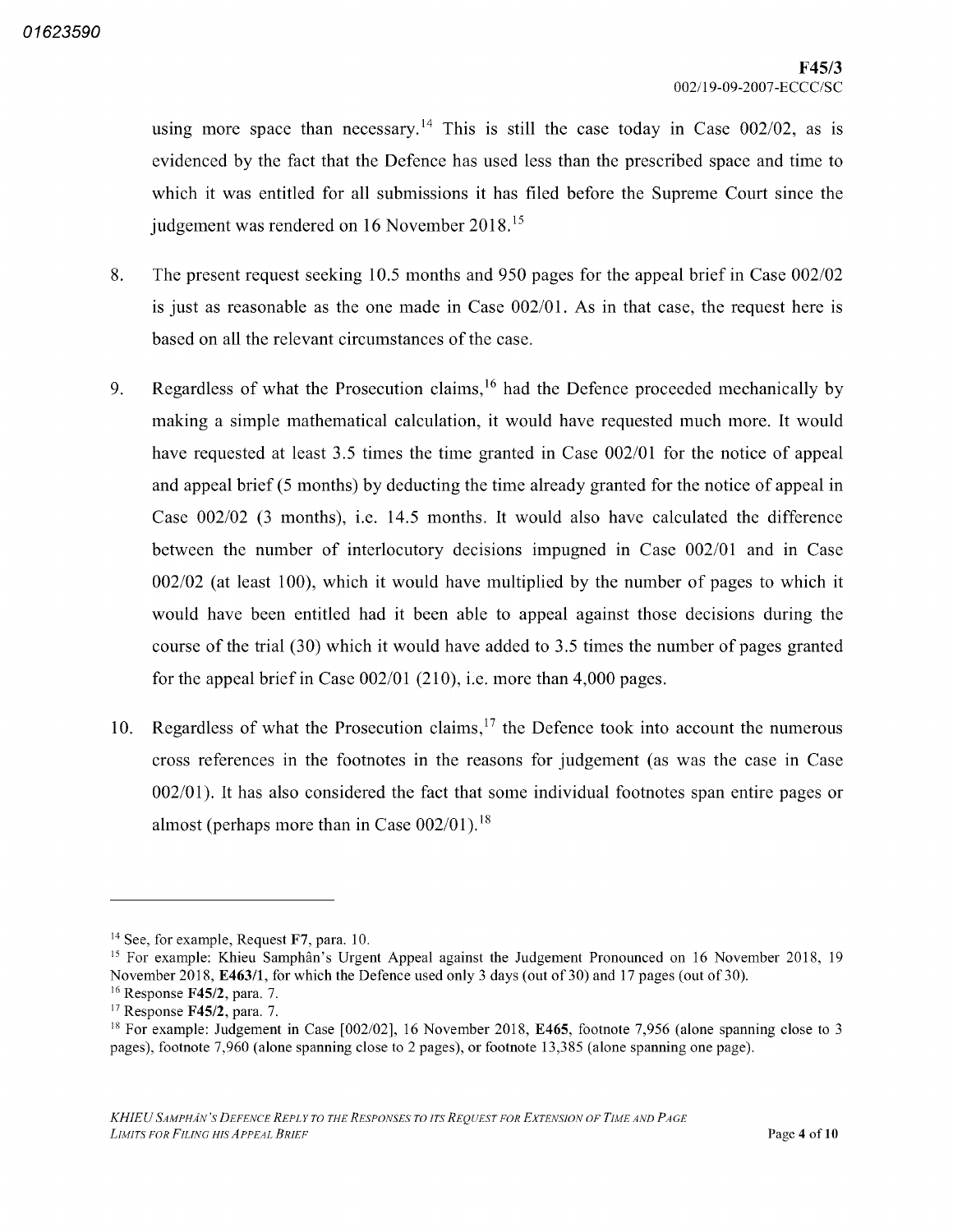- 11. Regardless of what the Prosecution claims,<sup>19</sup> the Defence took into account the factual overlap between Case 002/01 and Case 002/02. On the contrary, this justifies more time and space than was the case in Case 002/01. Indeed, the Prosecution was certainly careful to note that the Trial Chamber drew different conclusions in Case 002/02 from those drawn in Case  $002/01$  regarding some of the overlapping facts. Also, the Prosecution fails to mention the fact that this overlap also raises unprecedented complex legal issues (before the ECCC and elsewhere
- The Prosecution claims that the Defence "decided" to file an "inadequate" notice of appeal that it did not lack time or space (either because it was poorly organized or because it is lying) and that it raised as many grounds of appeal as possible to justify vast time and space extensions for the brief.<sup>20</sup> The Defence does not intend to repeat herein the constraints it has had to face, but wishes to point out the lack of perspective still being shown by the Prosecution. It is disingenuous for the Prosecution to deny the fact that the Defence barely "had" more time than in Case  $002/01$  (only 1.35 times more).<sup>21</sup> Under the circumstances, without having the resources of the Office of the Co-Prosecutors, the Defence did the best it could in the extreme circumstances in which it had to work. Also, the Prosecution states totally erroneously that the Defence raised 1,824 "grounds of appeal", several of which overlap,<sup>22</sup> even though the Defence clearly and consistently referred to  $1,824$  "errors" which is not the same thing), $^{23}$  some of which it admitted, with complete transparency, might overlap.<sup>24</sup> The Defence request for time and space for its brief takes this overlapping into account 12

<sup>&</sup>lt;sup>19</sup> Response **F45/2**, para.

 $20$  Response F45/2, paras 9-11.

<sup>&</sup>lt;sup>21</sup> In Case 002/01, the Defence was granted leave to file its notice of appeal in only one language 7 weeks after notification of the judgement. In Case 002/02, it had to file its notice of appeal in 2 languages 3 months after notification of the reasons for judgement, which amounts to 9.5 weeks excluding translation time.

<sup>&</sup>lt;sup>22</sup> Response **F45/2**, paras 4, 10 and 11.

<sup>&</sup>lt;sup>23</sup> KHIEU Samphân's Notice of Appeal (002/02), 1 July 2019, E465/4/1 ("Notice of appeal E465/4/1"), para. 15 (see also paras 10-13 and 16-34); Request F45, para.

<sup>&</sup>lt;sup>24</sup> Notice of appeal E465/4/1, para. 12. It should be noted that the numbering of errors by section in the Defence notice of appeal was unquestionably intended to allow for the easy identification of errors that would ultimately be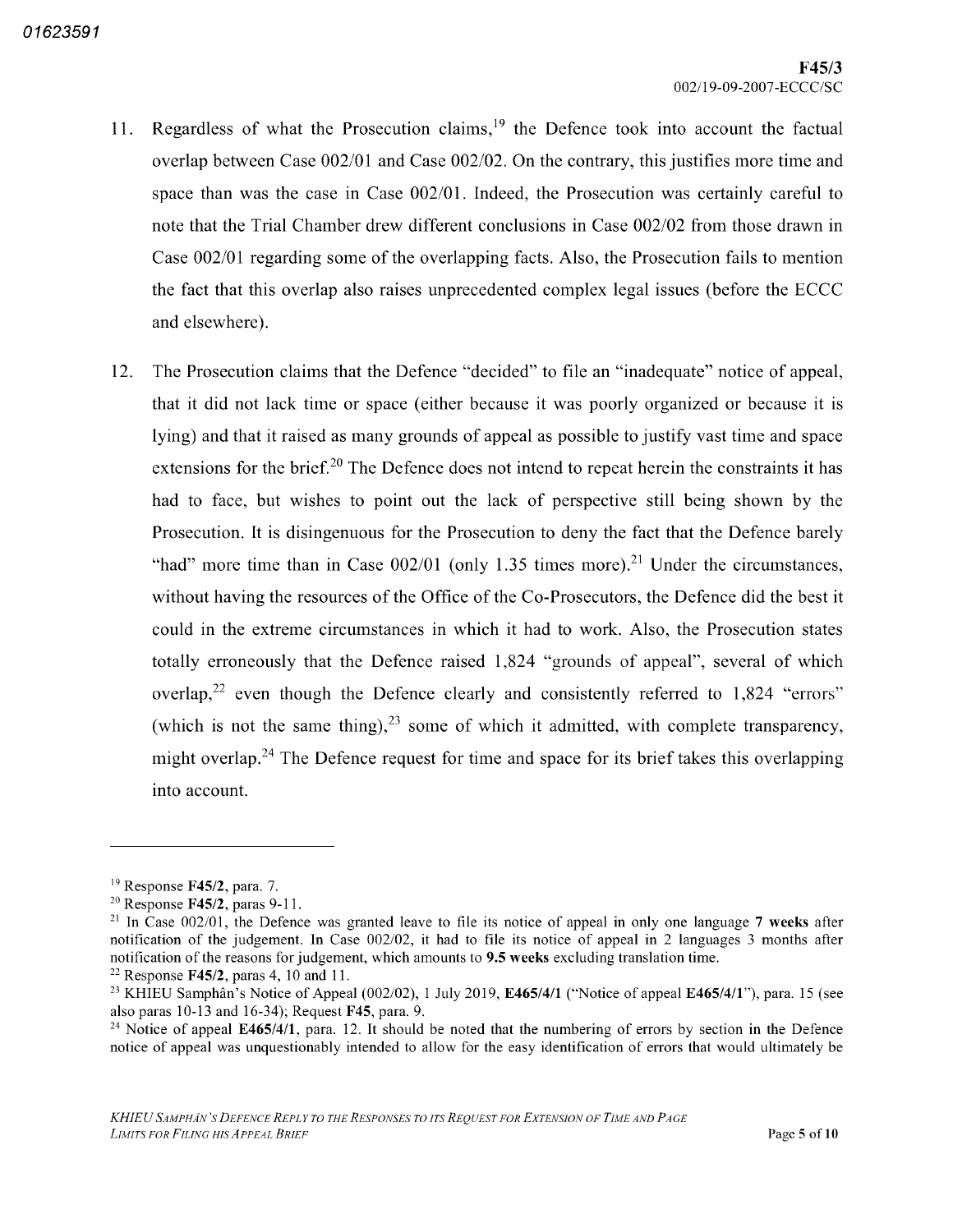#### On the comparison with other cases at the international level

- The Prosecution persists in pointing to the practice of other international or internationalized criminal courts and tribunals.<sup>25</sup> In order not to be repetitive, the Defence expressly refers to its submissions and the Supreme Court's jurisprudence that the comparison is of limited relevance to an appeal before the ECCC except to show that appellants before the ECCC must have more time and space.<sup>26</sup> 13
- To appreciate this one need only add column to the Prosecution's table showing the number of pages granted before the ECCC for appeal briefs in Case 002/01: 14

| Case                                                      | <b>Mladić</b> | Karadžić  | <b>Taylor</b>                                      | Case 002/01<br>$(2 \text{ co-accused})^{27}$ |
|-----------------------------------------------------------|---------------|-----------|----------------------------------------------------|----------------------------------------------|
| <b>Number of pages</b><br>of the judgement<br>in English  | 2478          | 2.590     | 2.532                                              | 623                                          |
| <b>Number of pages</b><br>granted for the<br>appeal brief | $\pm 250$     | $\pm 250$ | $\pm$ 400 for both<br>appeal and<br>response brief | 210 (KHIEU Samphân)<br>270 (NUON Chea)       |

#### On the Prosecution's strategy

15. By arguing that the Defence teams should be granted 5 months to submit a 300-page brief in one language, i.e. barely more than in Case  $002/01$ , the Prosecution seeks to secure and reinforce the advantage it had already gained at the time of the notice of appeal

grouped together in the course of the drafting of the appeal brief

<sup>&</sup>lt;sup>25</sup> Response **F45/2**, paras 15-16.

<sup>&</sup>lt;sup>26</sup> Khieu Samphân Defence Request for Extension of Time and Number of Pages to File Notice of Appeal, 3 April 2019, F39/1.1, paras 18-19; Request F45, para. 14.

<sup>&</sup>lt;sup>27</sup> As in Case 002/01, the fact that the Prosecution states that Case 002/02 concerns 2 co-accused and not one only, unlike the cases highlighted by the Prosecution (Response  $F45/2$ , para. 15), has little impact on the comparison. Indeed, as in Case 002/01, a very small number of pages are devoted solely to each accused. Thus, while the reasons for judgement in Case 002/02 include 2,828 pages in French (2,387 pages in English), including annexes, for two coaccused, it should be noted that 91 pages in French (78 in English) are devoted to the roles and responsibilities of NUON Chea, while 137 pages in French (92 in English) are devoted to the roles and responsibilities of KHIEU Samphân. Everything else is common to both co-accused.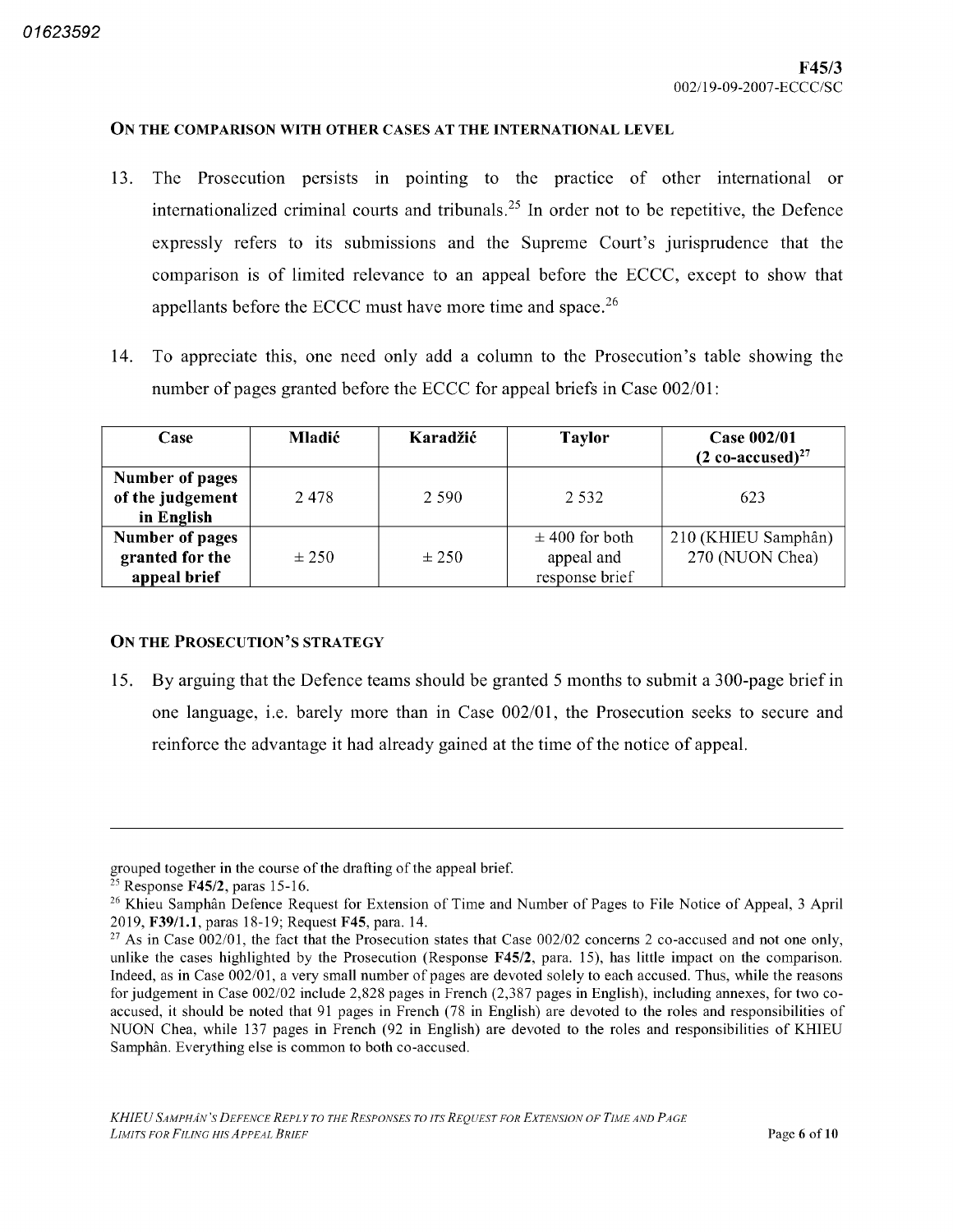- 16. With respect to the appeal briefs, the Prosecution now argues that the Defence teams should be granted a little bit more than in *Mladić* and *Karadžić* (in which the accused was granted months and about 250 pages),  $28$  while in the case of notices of appeal it had argued that all parties should have 2.5 months to submit their notice of appeal in 2 languages despite the fact that Mladić and Karadžić were granted 4 months (to file their notice of appeal in one language).<sup>29</sup> Logically, KHIEU Samphân should therefore have had more time than in these two cases to file his notice of appeal. According to its own comparative reasoning, the Prosecution should not seek to contradict the Defence by stating that the 9.5 weeks granted to it were enough It should therefore not object to the fact that the Defence should now be granted the time that it did not have, notably, to verify the factual and legal support underlying the Chamber's findings
- Similarly, the Prosecution now argues that the Defence teams should be granted a little more than what they had in Case 002/01, when it described Case 002/02 as an usually large case while pleading for enough time and space for its closing brief.<sup>30</sup> In fact, it is not without significance that the parties had much more time and space in Case 002/02 than in Case  $002/01$  for their closing briefs and statements. 17
- 18. The Defence notes that the proposed 5 months are even less than what would be available having regard to the logic and spirit of the rules which grant at least twice the time for the appeal brief as for the notice of appeal (based on this logic, the Defence should have at least to 7.5 months). $31$

 $^{28}$  Response F45/2, para. 16 (table)

 $29$  Reply/Request F41, paras 7, 15, 22.

<sup>&</sup>lt;sup>30</sup> Co-Prosecutors' Response to NUON Chea's Request Regarding the Page Limit, Time Limit, and Content of His Closing Brief, 21 October 2016, E421/5/3, para. 5: "Case 002/02 is, by the standards of any previous trial before any international or hybrid court, an unusually large case. It concerns a wide range of allegations of serious crimes committed in many different geographical locations over an extended period of time, involves an exceptionally large volume of documentary and testimonial evidence and will require complex legal and factual argument by all parties." (emphasis added). The International Co-Prosecutor also stated: "this is a huge case. There's a huge amount of evidence, there's complicated legal issues such as genocide, the elements of forced marriage. So it is something that will require significant explanation.", T. 8 December 2016, E1/509.1, p. 17, around 9:41.

<sup>&</sup>lt;sup>31</sup> 30 days for the notice of appeal and 60 days for the appeal brief before the ECCC (Internal Rule 107, to which the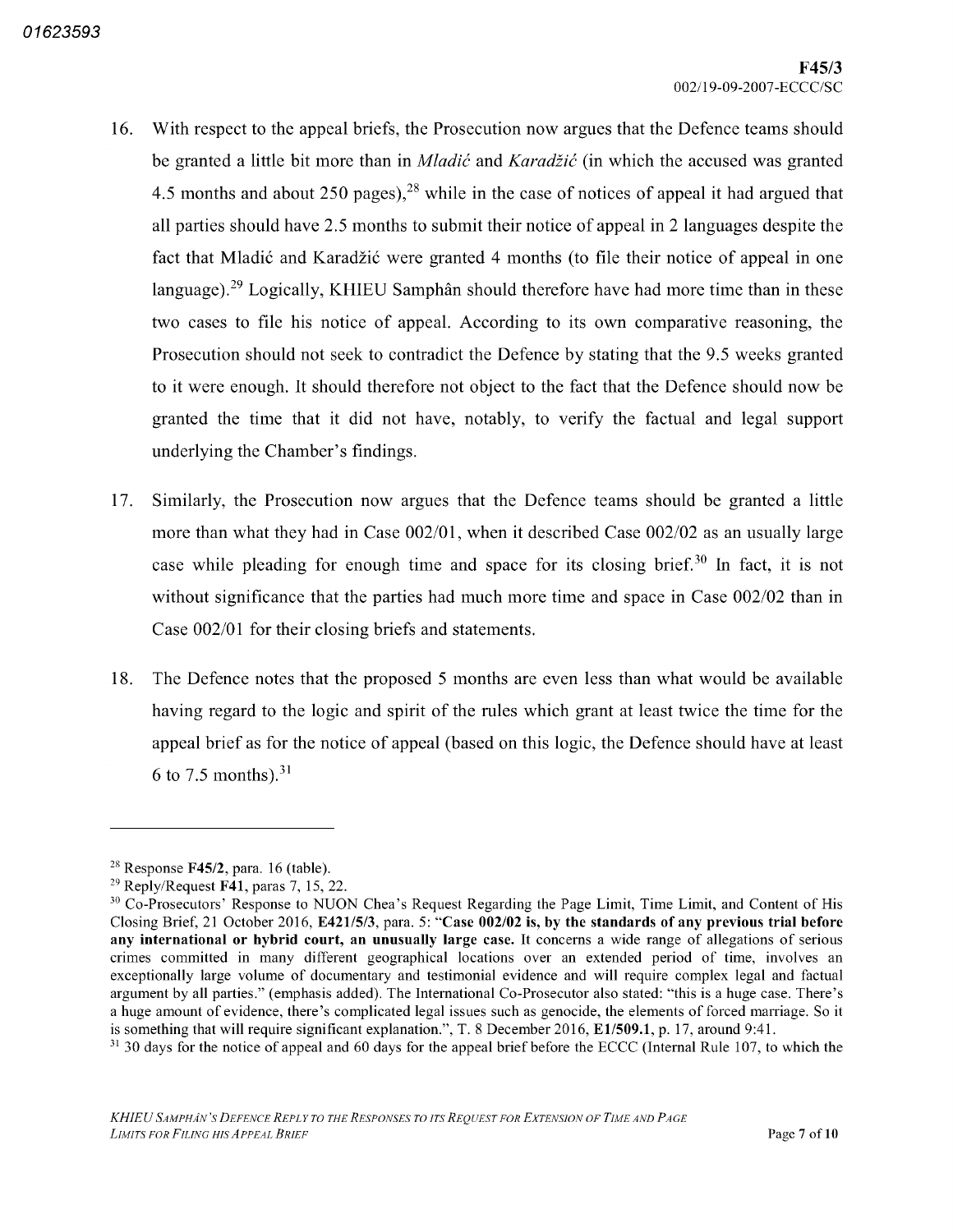- 19. The Defence also notes that the number of pages proposed  $-300 -$  is well below the number of pages of its closing brief  $(550 \text{ pages})$ . However, the difference between the work undertaken at the trial stage and on appeal justified that in Case 002/01 the Defence had more space for its appeal brief than for its closing brief.
- 20. The Prosecution (which will have had 5 months to appeal against a single finding of the Chamber) knows perfectly well that the time and space it proposes are woefully inadequate for the Defence to fully and meaningfully plead its case on appeal, as it did when it opposed the extensions requested for notices of appeal The Prosecution is keenly aware that with only 300 pages in 5 months, the Defence would be compelled to abandon several grounds of appeal and/or insufficiently substantiate them, which would result in their summary dismissal. Indeed, it should come as no surprise that the Prosecution should request that the Defence be ordered to identify the grounds of appeal in its notice of appeal that would have been abandoned.<sup>32</sup> Contrary to the interests of justice, the Prosecution is thus always conveniently seeking to prevent the Defence from doing its work properly, thereby limiting its ability to obtain the reversal of KHIEU Samphân's numerous convictions

#### On the rights and interests of civil parties

21. The Prosecution argues that the Defence disregards the rights and interests of Civil Parties, particularly given their advanced age and health concerns.<sup>33</sup> In order not to be repetitive, the Defence hereby expressly refers to its submissions in reply to the response of the Civil Parties to its request for extensions of time and page limits to file its notice of appeal,<sup>34</sup> which they repeat here almost word for word with respect to the appeal brief.<sup>35</sup>

Supreme Court refers when it states that "the preparation of notices of appeal is intended to be a temporally and substantively limited procedure compared to the preparation and filing of fully-reasoned submissions on appeal": Decision on Khieu Samphân's application for review of decision on requests for extensions of time and page limits on notices of appeal,  $7 \text{ June } 2019$ ,  $\text{F44/1}$ , p. 3; 30 days for the notice of appeal and then 75 days for the appeal brief before the MICT (Response  $F45/2$ , para. 16, table and footnote 31)

 $32$  Response F45/2, para. 20 (iii).

 $33$  Response F45/2, para. 13.

<sup>&</sup>lt;sup>34</sup> Reply from KHIEU Samphân to the Civil Parties on the Extension of the Time Limit and Number of Pages of the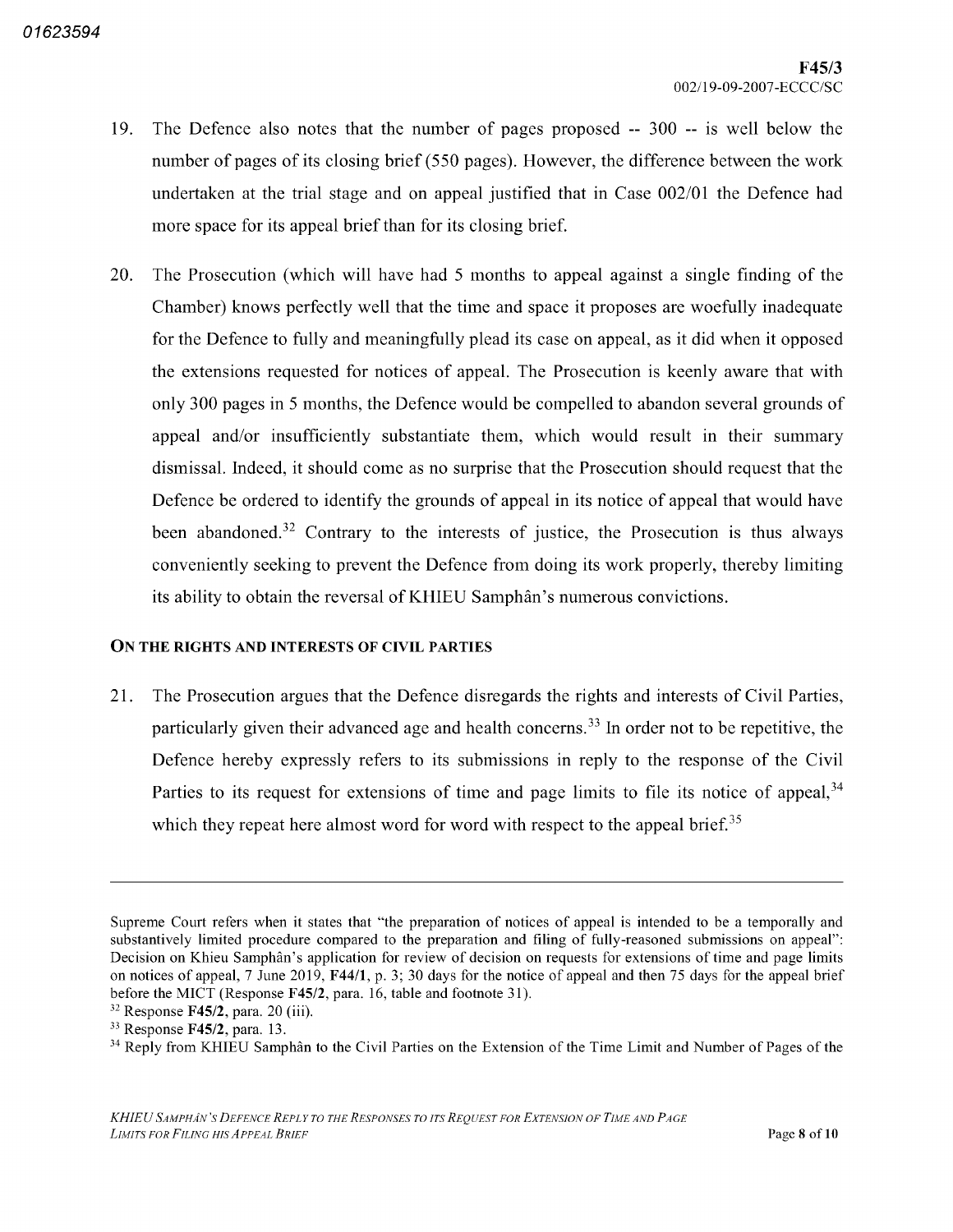# **CONCLUSION**

- 22. As in Case 002/01, the Defence request for extensions of time and page limits for its appeal brief in Case  $002/02$  is reasonable and warranted by the particular circumstances of the case. In this case, it is based on a holistic consideration and assessment of the following factors
	- the scope of his notice of appeal
	- the nature of its notice of appeal, raising particularly complex and often novel legal and factual issues (whether before the ECCC or before other courts and tribunals), including issues relating to the impact of the severance on the Chamber's findings in Case  $002/02$  (including the legal and factual issues raised by the overlaps with Case  $002/01$ ).
	- the size and complexity of Case  $002/02$  compared to Case  $002/01$ ,
	- the specificities of appeal proceedings before the ECCC compared to appeal proceedings before other international courts and tribunals decisions cannot be sent back to the Trial Chamber, interlocutory decisions, translation constraints, consideration of the law and facts from more than 40 years ago),
	- the jurisprudence of the Supreme Court
	- the lack of time at the time of the notice of appeal which now makes it necessary for  $\overline{\phantom{a}}$ the Defence to be able to carry out the fundamental work of verifying the law and facts in support of the Trial Chamber's findings, and ensuring that it has not missed any grounds of appeal
	- the limited resources of the Defence, including members who did not attend the trial,
	- the fact that days are only 24 hours long and that the Defence is composed of human beings and not machines
	- KHIEU Samphân's advanced age and his right to participate in his defence
	- KHIEU Samphân's advanced age and his interest in filing his appeal brief against his  $\blacksquare$ heavy sentence as soon as possible
	- drafting in French (which is always longer than in English),
	- KHIEU Samphân's rights to the presumption of innocence, to be tried without undue delay, to have adequate time and facilities for the preparation of his defence, to have his conviction and sentence reviewed by a higher court or tribunal,
	- the duty of the Defence to fully defend its client  $\overline{a}$

Notices of Appeal, 25 April 2019, F42/1, paras 9, 11-13. <sup>35</sup> Response F45